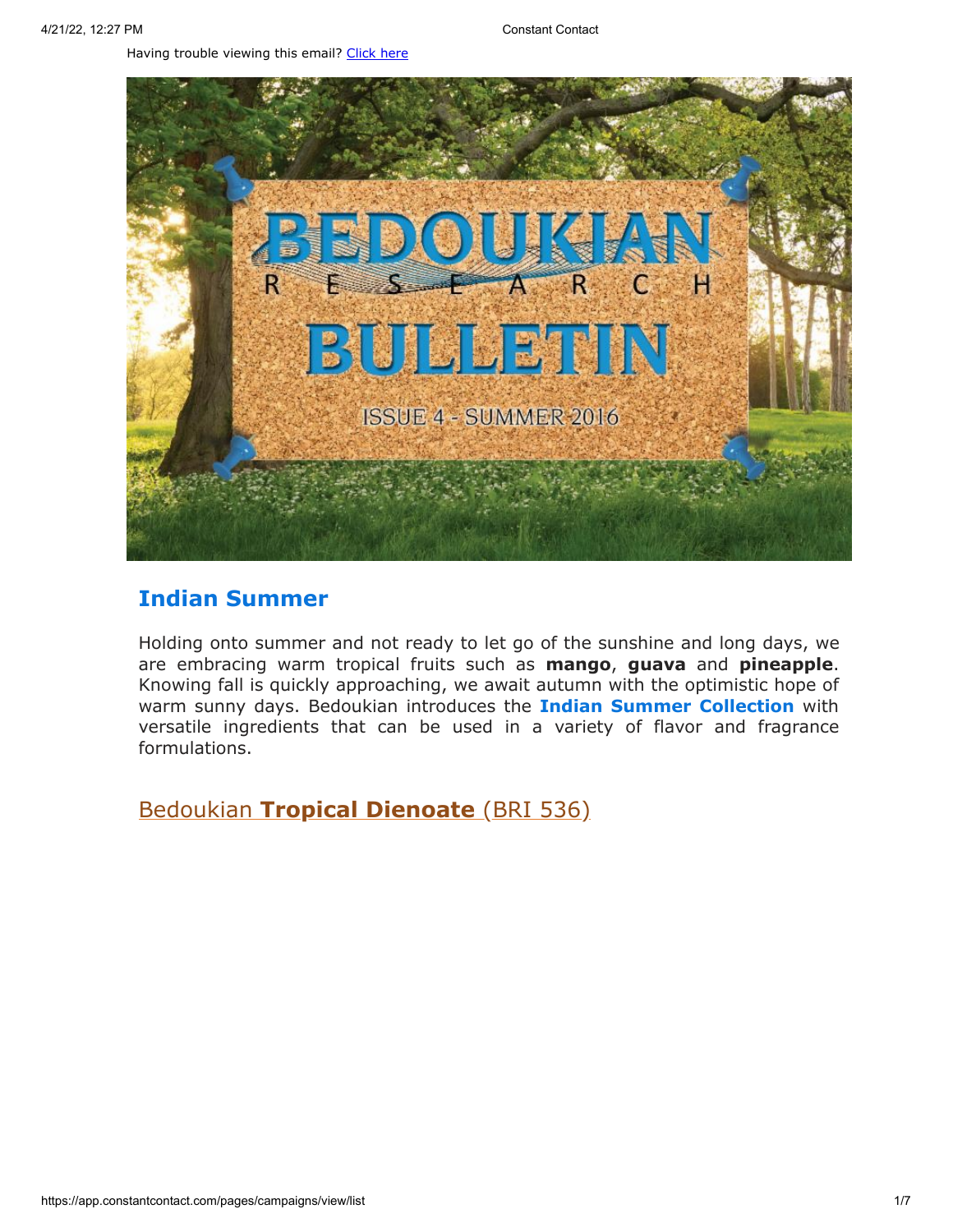

**Pineapple** is a common tropical flavor often used in beverages. According to the Beverage Industry's 2016 Product Development Survey, pineapple was reported as a fashionable flavor in 2015, with 44% of respondents using it in their formulations. For example, **Dasani** added **Tropical Pineapple** to its **Sparkling line** while **FrÏs Vodka**, a brand of **Pernod Ricard**, released **FrÏs Cooling Pineapple**. **Naked Juice** launched a new line of five cold-pressed juices and **Cool Pineapple** is one of the brand's five flavors.

Pineapple is also utilized in a variety of other applications including snacks and ice cream. **Mango Pineapple** is one of three new flavors in **Perky Superfood Snack Bites** and **Mango Pineapple** is a new variant in **Hershey's Brookside Yogurt Flavored Fruit & Nut Bars**. **Del Monte** introduced a new line of **Fruit Refreshers** made for adults. **Pineapple in Passion Fruit Flavored Slightly Sweetened Fruit Water** is described as "refreshing with a sparkle of pineapple and a splash of passion fruit flavored water." **Popsicle** debuted the **Tropical Paradise** collection and **Pineapple** is one of four flavors.

On the fragrance side, pineapple is also well received in bath and body products and fine fragrance notes. In the spring, **Bath & Body Works** launched the **Golden Pineapple Luau** signature scent in a variety of applications. **Sofía Vergara's** recent fragrance, **Tempting Notes**, is described as a fresh fruity floriental, which includes a pineapple accord. In lip care, **Pogo De-Lish Lip Balm** highlights a **Pineapple Citrus** flavor.

**DID YOU KNOW? Tropical Dienoate is a brand new ingredient from Bedoukian! It is impressively powerful with a unique mouth-watering ripe, juicy impact. In addition to pineapple, it works well in other tropical flavors and fragrances, particularly passion fruit and mango.**

**Let our newest ingredient take your formulations away!**

**[CLICK](mailto:customerservice@bedoukian.com?subject=Bedoukian%20Bulletin%20-%20Summer%202016&body=Hello%2C%0A%0AI%20would%20like%20to%20request%20free%20samples%20of%20each%20product%20advertised%20in%20the%20Summer%202016%20Bedoukian%20Bulletin!) HERE FOR A SAMPLE**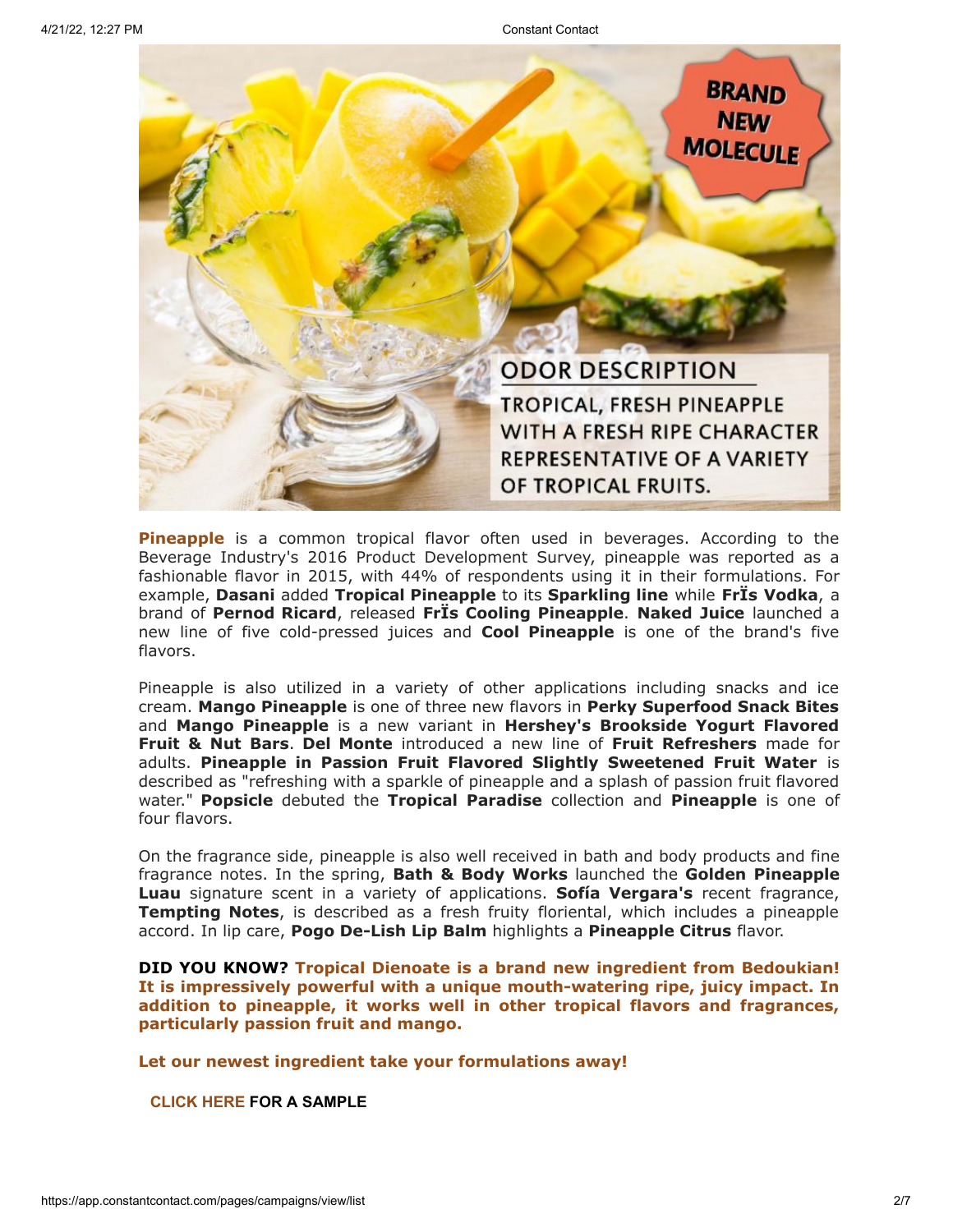Bedoukian **[Guavanate](http://search.bedoukian.com/flavorfragrance/ff_product.asp?method=POP&id=493)** (BRI 493)



In fragrance, tropical [ingredients](http://search.bedoukian.com/flavorfragrance/ff_product.asp?method=POP&id=493) are embraced and often introduced in spring and summer months. Last spring, **Yankee Candle** introduced the **Margaritaville® Collection** in four tropical scents such as **Jamaican Vacation**. The scent is described as "ripe tropical fruits, fresh island blooms and a dash of sugar let you know it's island time - breathe in, enjoy, relax." In May 2017, **Yankee Candle** will release the **Havana Collection** in four scents including **Delicious Guava**. **Sundrenched Mango** was launched by **Bath & Body Works** in the spring while **Illume** released **Coconut Milk Mango**. This summer, **PartyLite** introduced the **Rio Collection** in four scents - **Copacabana Beach**, **Guava Caipirinha**, **Tropical Flower** and **Samba Sunset**.

Tropical flavors and blends are also popular in flavor. **Mango** is an "en vogue" ingredient and **guava** is emerging. Beverages are a hot bed of activity with a variety of tropical flavor combinations popping up.

**Minute Maid's** new **Sparkling line** features a **Tropical Citrus** flavor. **Honest Tea** has added **Twisted Tropical Tango** to its **Honest Kids** line of organic juice drinks. **Smartfruit LLC** offers a line of smoothie mixes that can be used in cocktails, smoothies, teas and sodas. **Tropical Harmony + Aloe** blends papaya, guava, passion fruit and pineapple. **Extra Kinky Cocktails** feature three flavors - **Pink** with mango, blood orange and passion fruit, **Gold** with peach and tropical flavors and **Blue** with wild berry and tropical flavors.

Mango is appearing in waters and ready-to-drink teas. **Ramlösa's** sparkling mineral water line features **Mango** as one of five flavors offered. **Fanta Mango** is a new addition to the **Fanta** soft drink range. **Mango Lime Matcha** is a new flavor in **Bhakti's Sparkling Tea** collection, which combines carbonated teas, organic fresh-pressed juices and the company's signature fresh-pressed ginger. **Brisk Iced Tea** has introduced **Brisk Mate** in **Mango** and two additional flavors. **Mango Habañero** is a new flavor in **KeVita's Master Brew Kombucha** line. In alcoholic beverages, **Skyy Infusions** have added **Tropical Mango** to its range.

Guava is emerging in a variety of products. **Old Jamaica** recently launched a **Guava and Melon Crush** soft drink. This summer, **Jamba Juice** released **Gotta Guava** "an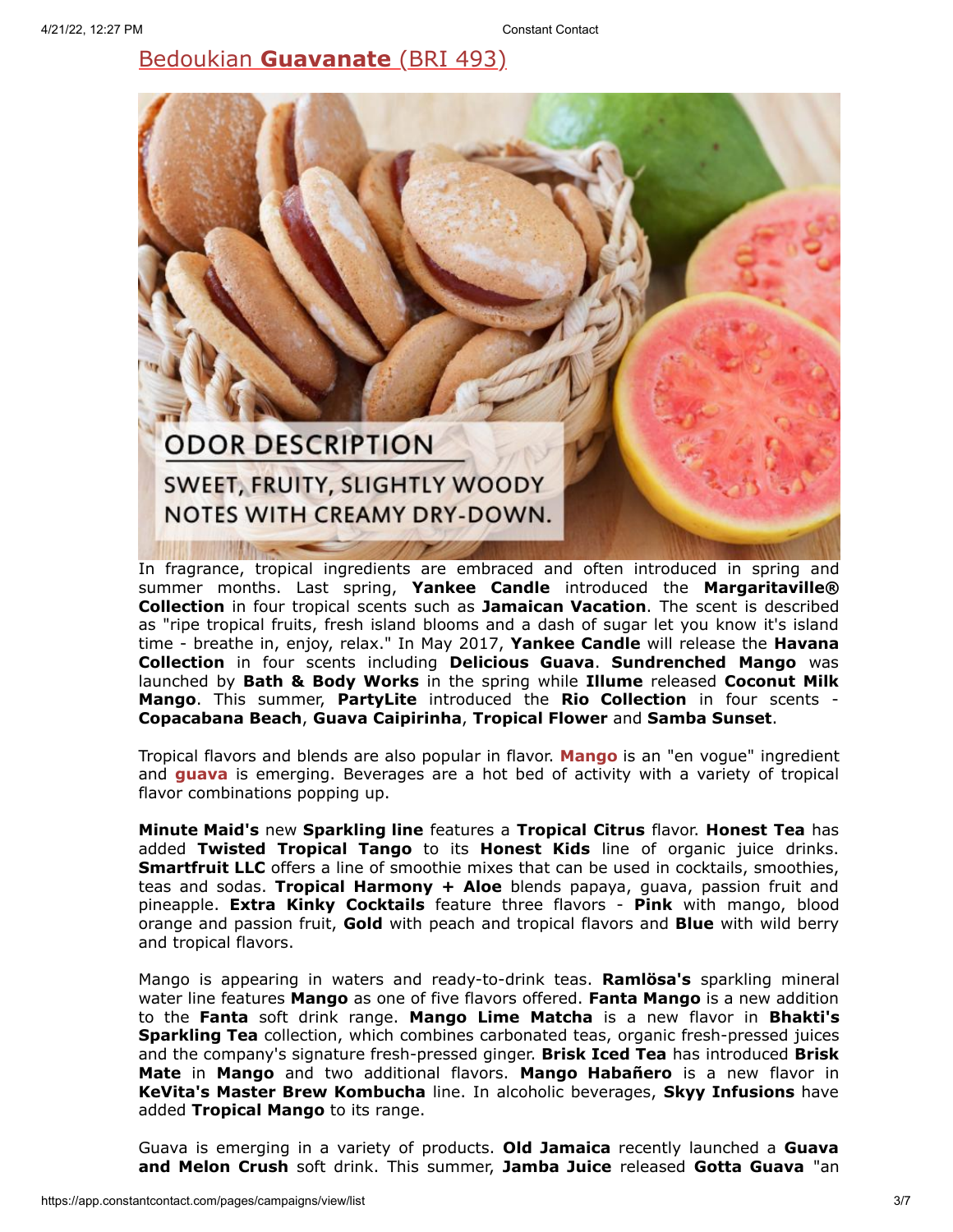exotic blend of guava juice, peaches, sherbet with pineapple, and strawberries," as part of the limited edition **Island Getaway Smoothies** collection. **Chobani Greek Yogurt Blended** introduced a limited batch **Guava** variant while **G.S. Gelato & Desserts** released a **Guava Sorbet** for the food service industry.

**DID YOU KNOW? Guavanate has the character of a freshly cut, ripe, pink guava. It imparts unique and complex tropical notes for use in a wide range of tropical formulations and blends. For fragrances, Guavanate can also be used to add sweetness and boost floralcy in floral accords, particularly Osmanthus.**

**Want to make your tropical formulas guavalicious? Give Guavanate a try!**

**[CLICK](mailto:customerservice@bedoukian.com?subject=Bedoukian%20Bulletin%20-%20Summer%202016&body=Hello%2C%0A%0AI%20would%20like%20to%20request%20free%20samples%20of%20each%20product%20advertised%20in%20the%20Summer%202016%20Bedoukian%20Bulletin!) HERE FOR A SAMPLE**

## **Fall Into Seasonal Classics**

The warmest months are winding down as we get ready for the arrival of the fall season. A cornucopia of iconic, seasonal autumn-themed flavors and fragrances such as **pear** and **apple** are here to symbolize the season. Bedoukian introduces the **Fall Into Seasonal Classics Collection** with versatile ingredients that can be used in a variety of fragrance and flavor formulations.

## Bedoukian **[Pearlate](http://search.bedoukian.com/flavorfragrance/ff_product.asp?method=POP&id=1622)** (BRI 1622)



Pear is a [sophisticated](http://search.bedoukian.com/flavorfragrance/ff_product.asp?method=POP&id=1622) alternative to apple. During the fall season it appears often and is gaining momentum. Activity in pear flavors is being driven by craft beer and dairy products.

The hard cider trend has opened the doors for pear flavors and pear is either used alone or in combination with apple. **Flatbed Cider Co.** released **Pear Cider** made with Northwest-grown Bartlett pears while **High Heel Brewing's Slingback Perry Ale** is a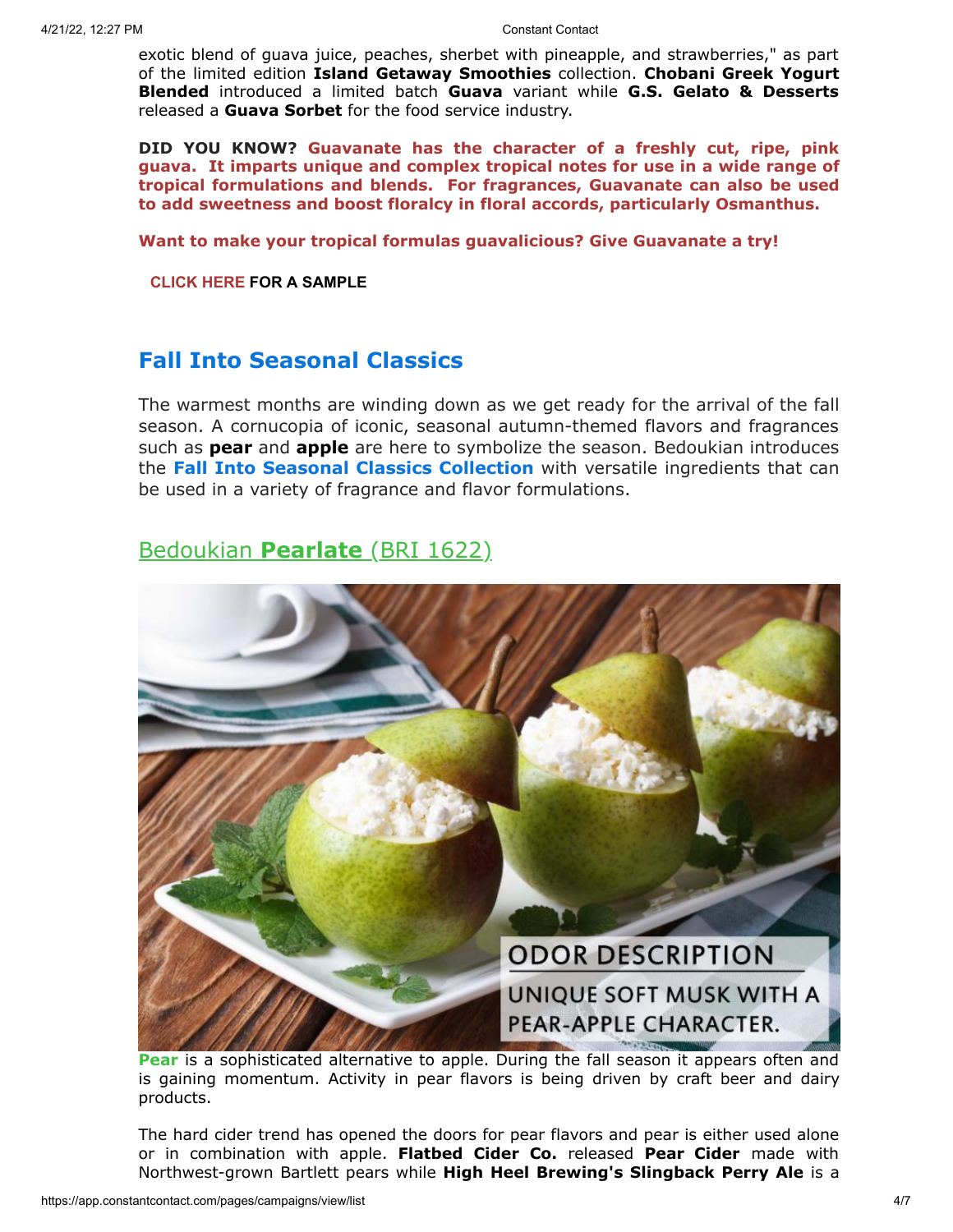hybrid beer "brewed with the taste of traditional ale with pear cider." **Angry Orchard's** new **Orchard's Edge Knotty Pear** is formulated with golden cider, ripe apple and baked-pear aromas with hints of cardamom, citrus and mint. **Western Son Vodka's** newest edition is **Prickly Pear**.

Inspired by the hard cider trend, **Teavana** launched a **Flight of Teas** in three flavors - **Mulled Pomegranate Cider**, **Poached Pear Cider** and **Spiced Apple Cider**. **Vuka Natural Energy Drinks** launched a new flavor, **Thrive**, which is starfruit-pear-flavored. **Bartlett Pear Black Tea Zero** is a new flavor in **Marley Beverage Co.'s Zero Mellow Mood Relaxation Tea** range and is formulated with chamomile, valerian root and passion flower.

Dairy is the current trendy application for new pear launches. **HP Hood** launched **Hood Cottage Cheese with Honey & Pear** while **Chobani** introduced **"Flip"™ Pure Pear & Honey Whole Milk Greek Yogurt**. **Maple Pear Quinoa** joined **Munk Pack's Oatmeal Fruit Squeeze** snacks lineup.

In the fragrance arena, pear is also inspirational. For example, **Bath & Body Works** introduced the **Golden Pear & Brown Sugar** line while **Jo Malone's Nashi Blossom** is based on pear. In fine fragrance, pear notes are used in fruity compositions such as **Yves Saint Laurent Mon Paris**, **Coach The Fragrance** and **Tommy Hilfiger The Girl**.

**DID YOU KNOW? Pearlate captures the ethereal notes and fleshy nature of a pear. It can be used alongside our BRI 433 [2,4-Ethyl Decadienoate](http://search.bedoukian.com/flavorfragrance/ff_product.asp?method=POP&id=433) and BRI 179 [Pear Acetate](http://search.bedoukian.com/flavorfragrance/ff_product.asp?method=POP&id=179) for a new twist on classic pear formulations.**

**Looking to make your formulas "pear-tinent"?**

**[CLICK](mailto:customerservice@bedoukian.com?subject=Bedoukian%20Bulletin%20-%20Summer%202016&body=Hello%2C%0A%0AI%20would%20like%20to%20request%20free%20samples%20of%20each%20product%20advertised%20in%20the%20Summer%202016%20Bedoukian%20Bulletin!) HERE FOR A SAMPLE**

## [Bedoukian](http://bedoukian.com/products/product.asp?id=410) **[Fruitaleur](http://search.bedoukian.com/flavorfragrance/ff_product.asp?method=POP&id=9840)** (BRI 9840)

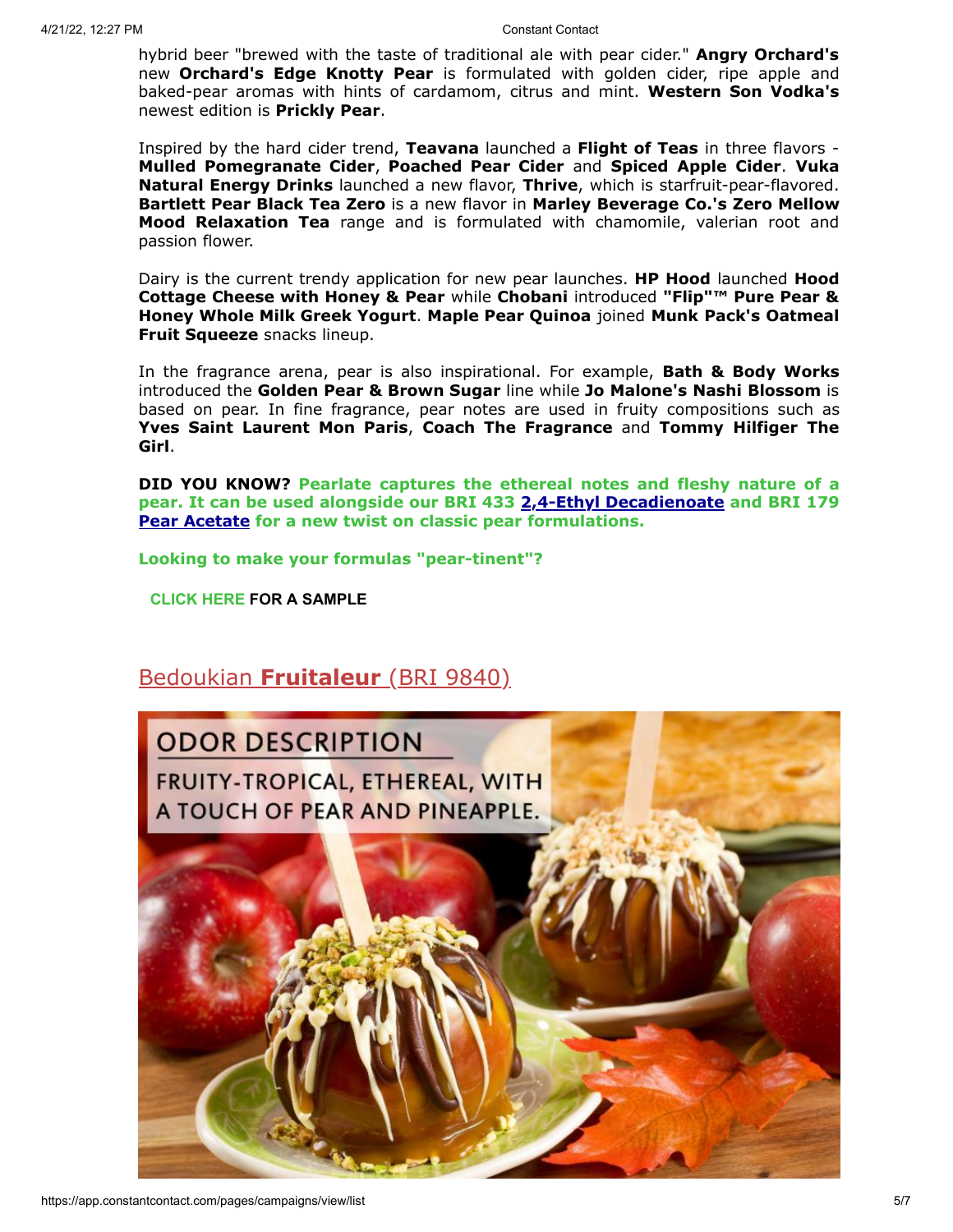**Apple** accords are well received all year round in fine fragrance. In the fall, apple directions ranging from fresh to spicy are particularly popular with a variety of limited edition launches. For example, **4711 Acqua Colonia** introduced **Red Apple & Chili** as a limited edition fall 2016 scent. **DKNY Be Tempted** is a new gourmand oriental fragrance that "represents a juicy and tempting red apple." For fall, **Bath & Body Works** added **Champagne Apple & Honey** and **Pumpkin Apple Cider** to its collection, available in a variety of applications.

In air care, **The Yankee Candle Company** released **Caramel Apple Cake** and **Apple & Candied Walnut** candles for the season while **Glade** introduced **Spiced Apple Magic** as part of its **Autumn collection**. **Apple Crisp** and **Candy Apple** are **Pier 1 Imports** new seasonal scents and **Mrs. Meyer's Clean Day Apple Cider** is a limited edition scent for the season.

Apple is also a classic flavor all year round and like fragrance, it is particularly popular in the fall. According to Beverage Industry's 2016 Product Development Survey, 57% of survey respondents formulated with apple in 2015.

Apple flavors are utilized in non-alcoholic and alcoholic beverages. For example, **Dry Soda Co.** expanded its offerings with **Fuji Apple Dry Sparkling Soda** while **Karma Culture LLC's** new **Karma Probiotics** line features an **Apple-Cinnamon** variant. **Switchel**, a tart mix of apple cider vinegar and maple syrup diluted with water and other ingredients is emerging. It is used as an energy drink and often made with Do-It-Yourself recipes. Inspired by **Switchel**, **Turkey Hill** recently debuted the **Turkey Hill Haymakers** line. **Original Cider** and **Tart Cider** are two of six varieties offered. Similarly, **McClary Bros LLC** unveiled a line of **Drinking Vinegars** and **Apple Pie** is one of three flavors.

In children's products, **Juicy Juice** introduced **Juicy Juice Teasers** made with decaffeinated and caffeine-free teas and juice. **Apple** is one of four flavors available. **Green Apple** is one of four naturally flavored sparkling waters offered in **Tickle Water's** new line. **Whole Fruit Organic Juice Tubes** by **J&J Snack Foods Corp.** are new and available in four flavors - **Apple Concord Grape**, **Apple Strawberry**, **Apple Blueberry** and **Apple Cherry**. **Chobani Tots®** features **Apple Whole Milk Yogurt Pouches**.

Hard cider has become mainstream and several new products are launching. **Flatbed Cider Co.** released **Crisp Apple Cider** while **Jersey Cider Works** debuted **Ironbound Hard Cider**. **Angry Orchard** added **Walden Hollow**, a new year-round specialty hard cider, exclusively made from New York State-sourced apples including Golden Russet, Newton Pippen and Northern Spy heirloom apples. **Angry Orchard** also released **Easy Apple**, a less-sweet hard cider, crafted with a blend of culinary apples, including Braeburn, Fuji, Gala, Granny Smith, Bisquet, Dabinett, Frequin Rouge and Harry Masters Jersey. **Skyy Infusions** has added **Honeycrisp Apple Vodka** to its lineup and **Stillhouse Spirits Co.** introduced an **Apple Crisp** flavor in a new range of 100% clear corn whiskeys made from estate-grown corn.

As expected for the fall season, several brands are launching limited edition apple snacks. For example, **Kellogg's** introduced **Special K Apple Cinnamon Crunch Cereal** and **Pop-Tarts Frosted Caramel Apple**. **Dunkin' Donuts** launched the **Caramel Apple Croissant Donut** while **Nestle Toll House** brought back **Harvest Apple Cookie Dough**.

**DID YOU KNOW? Fruitaleur can be used to enhance a variety of red fruit flavors, and it truly shines when adding ripe, juicy notes to strawberry flavors. As an exotic side note, it can be used to capture the sweet part of a durian fruit...without the odor!**

**Make this ingredient the apple of your eye!**